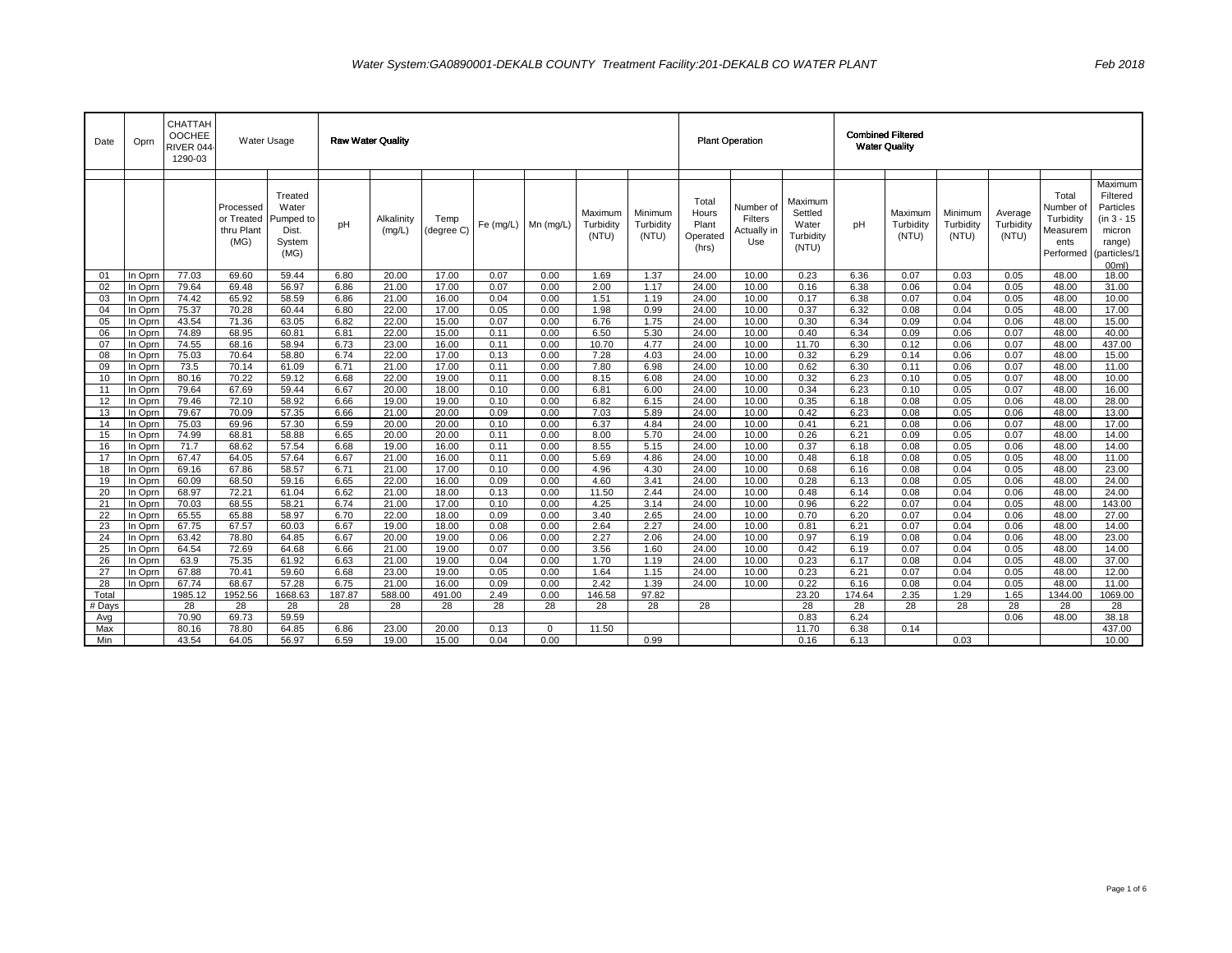| Date            | Oprn               |              |                           |                    | Comments       |                |                                                    |                                        |                                                   |                                       |                                                   |                             |                                                                  |  |
|-----------------|--------------------|--------------|---------------------------|--------------------|----------------|----------------|----------------------------------------------------|----------------------------------------|---------------------------------------------------|---------------------------------------|---------------------------------------------------|-----------------------------|------------------------------------------------------------------|--|
|                 |                    |              |                           |                    |                |                |                                                    |                                        |                                                   | <b>Measurements At Peak</b>           |                                                   |                             |                                                                  |  |
|                 |                    |              | Fe $(mg/L)$   Mn $(mg/L)$ | Fluoride<br>(mg/L) | pH (Max.)      | pH (Min.)      | Chlorine<br>Minimum<br>Free<br>Available<br>(mg/L) | Chlorite<br>$(mg/L)$ [if<br>CIO2 used] | Chlorine<br>Dioxide<br>$(mg/L)$ [if<br>CIO2 used] | Peak<br>Hourly<br>Flow (PHF)<br>(MGD) | Chlorine<br>Free<br>Available<br>at PHF<br>(mg/L) | Giardia log<br>Inactivation | Virus log<br>Inactivation<br>[if ozone or<br>chloramine<br>used] |  |
| 01              | In Oprn            | 0.01         | 0.01                      | 0.94               | 9.25           | 8.97           | 1.53                                               |                                        |                                                   | 78.00                                 | 1.62                                              | 3.72                        | 31.66                                                            |  |
| 02              | In Oprn            | 0.00         | 0.00                      | 0.87               | 9.35           | 9.04           | 1.32                                               |                                        |                                                   | 79.00                                 | 1.66                                              | 3.73                        | 41.06                                                            |  |
| 03              | In Oprn            | 0.00         | 0.00                      | 0.87               | 9.22           | 9.02           | 1.33                                               |                                        |                                                   | 77.00                                 | 1.40                                              | 3.64                        | 51.49                                                            |  |
| 04              | In Oprn            | 0.00         | 0.00                      | 0.82               | 9.25           | 9.05           | 1.29                                               |                                        |                                                   | 78.00                                 | 1.58                                              | 3.70                        | 39.58                                                            |  |
| 05              | In Oprn            | 0.00         | 0.00                      | 0.83               | 9.31           | 9.08           | 1.29                                               |                                        |                                                   | 78.00                                 | 1.56                                              | 3.69                        | 39.08                                                            |  |
| 06              | In Oprn            | 0.00         | 0.00                      | 0.88               | 9.30           | 9.09           | 1.35                                               |                                        |                                                   | 76.00                                 | 1.51                                              | 3.73                        | 40.40                                                            |  |
| 07              | In Oprn            | 0.00         | 0.00                      | 0.88               | 9.20           | 8.85           | 1.23                                               |                                        |                                                   | 73.20                                 | 1.44                                              | 3.73                        | 40.00                                                            |  |
| 08              | In Oprn            | 0.01         | 0.00                      | 0.86               | 9.02           | 8.74           | 1.24                                               |                                        |                                                   | 73.20                                 | 1.40                                              | 3.65                        | 85.71                                                            |  |
| 09<br>10        | In Oprn<br>In Oprn | 0.01<br>0.00 | 0.00<br>0.00              | 0.83<br>0.81       | 9.12<br>9.21   | 8.85<br>9.02   | 1.32<br>1.39                                       |                                        |                                                   | 74.88<br>75.60                        | 1.37<br>1.41                                      | 3.57<br>4.10                | 78.66<br>52.30                                                   |  |
| 11              | In Oprn            | 0.00         | 0.00                      | 0.82               | 9.12           | 8.90           | 1.37                                               |                                        |                                                   | 75.60                                 | 1.46                                              | 3.66                        | 52.66                                                            |  |
| 12              | In Oprn            | 0.00         | 0.00                      | 0.92               | 9.01           | 8.83           | 1.05                                               |                                        |                                                   | 74.00                                 | 1.54                                              | 4.42                        | 104.23                                                           |  |
| 13              | In Oprn            | 0.01         | 0.00                      | 0.83               | 9.28           | 8.96           | 1.46                                               |                                        |                                                   | 75.00                                 | 1.54                                              | 4.32                        | 49.73                                                            |  |
| 14              | In Oprn            | 0.01         | 0.00                      | 0.85               | 9.18           | 8.89           | 1.19                                               |                                        |                                                   | 79.00                                 | 1.53                                              | 4.29                        | 63.28                                                            |  |
| 15              | In Oprn            | 0.01         | 0.00                      | 0.86               | 9.06           | 8.84           | 1.42                                               |                                        |                                                   | 77.00                                 | 1.55                                              | 4.28                        | 104.04                                                           |  |
| 16              | In Oprn            | 0.01         | 0.00                      | 0.86               | 9.06           | 8.82           | 1.51                                               |                                        |                                                   | 72.00                                 | 1.66                                              | 4.52                        | 110.96                                                           |  |
| 17              | In Oprn            | 0.00         | 0.00                      | 0.83               | 9.17           | 8.97           | 1.47                                               |                                        |                                                   | 76.00                                 | 1.55                                              | 4.38                        | 66.63                                                            |  |
| 18              | In Oprn            | 0.00         | 0.00                      | 0.89               | 9.04           | 8.90           | 1.40                                               |                                        |                                                   | 76.00                                 | 1.58                                              | 4.34                        | 100.05                                                           |  |
| 19              | In Oprn            | 0.01         | 0.00                      | 0.85               | 9.16           | 8.95           | 1.13                                               |                                        |                                                   | 80.00                                 | 1.25                                              | 4.01                        | 54.83                                                            |  |
| 20              | In Oprn            | 0.00         | 0.00                      | 0.84               | 9.18           | 8.97           | 1.21                                               |                                        |                                                   | 78.00                                 | 1.64                                              | 4.42                        | 63.96                                                            |  |
| 21              | In Oprn            | 0.01         | 0.00                      | 0.85               | 9.18           | 9.03           | 1.50                                               |                                        |                                                   | 78.00                                 | 1.60                                              | 4.44                        | 64.83                                                            |  |
| 22              | In Oprn            | 0.01         | 0.00                      | 0.87               | 9.18           | 9.03           | 1.21                                               |                                        |                                                   | 77.00                                 | 1.54                                              | 4.27                        | 48.44                                                            |  |
| 23              | In Oprn            | 0.01         | 0.00                      | 0.83               | 9.22           | 9.10           | 1.38                                               |                                        |                                                   | 76.00                                 | 1.63                                              | 4.23                        | 44.42                                                            |  |
| 24              | In Oprn            | 0.00         | 0.00                      | 0.84               | 9.13           | 8.62           | 1.32                                               |                                        |                                                   | 78.00                                 | 1.45                                              | 4.17                        | 96.08                                                            |  |
| $\overline{25}$ | In Oprn            | 0.01         | 0.00                      | 0.82               | 9.10           | 8.91           | 1.37                                               |                                        |                                                   | 83.00                                 | 1.53                                              | 4.13                        | 57.87                                                            |  |
| 26              | In Oprn            | 0.01         | 0.00                      | 0.87               | 9.37           | 9.06           | 1.28                                               |                                        |                                                   | 79.00                                 | 1.70                                              | 4.29                        | 50.00                                                            |  |
| 27              | In Oprn            | 0.01         | 0.00                      | 0.86               | 9.31           | 9.05           | 1.26                                               |                                        |                                                   | 76.32                                 | 1.40                                              | 4.21                        | 43.04                                                            |  |
| 28<br>Total     | In Oprn            | 0.02<br>0.16 | 0.00<br>0.01              | 0.90<br>23.98      | 9.31<br>257.29 | 9.14<br>250.68 | 1.30<br>37.12                                      | 0                                      | $\mathbf 0$                                       | 75.84                                 | 1.36                                              | 4.14                        | 29.36                                                            |  |
| # Days          |                    | 28           | 28                        | 28                 | 28             | 28             | 28                                                 | 0                                      | $\mathbf 0$                                       |                                       |                                                   |                             |                                                                  |  |
| Avg             |                    | 0.01         | 0.00                      | 0.86               |                |                | 1.33                                               | 0                                      | $\mathbf 0$                                       |                                       |                                                   | 4.06                        | 60.87                                                            |  |
| Max             |                    | 0.02         | 0.01                      | 0.94               | 9.37           |                | 1.53                                               | $\mathbf 0$                            | $\Omega$                                          | 83.00                                 | 1.70                                              | 4.52                        | 110.96                                                           |  |
| Min             |                    | 0.00         | 0.00                      | 0.81               |                | 8.62           | 1.05                                               |                                        |                                                   | 72.00                                 | 1.25                                              | 3.57                        | 29.36                                                            |  |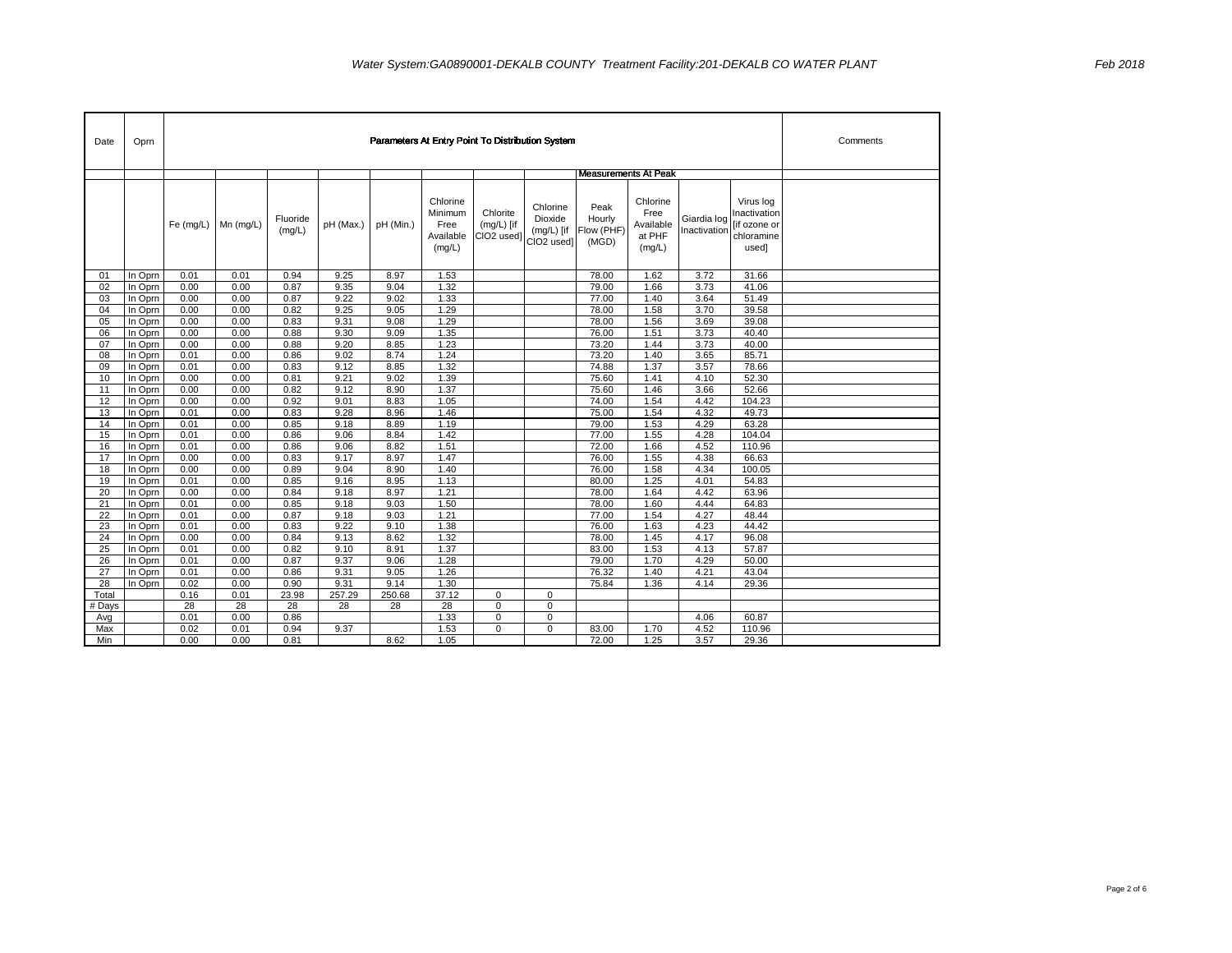| Water System DEKALB<br><b>Name</b>                            | <b>COUNTY</b>                                                                                                                                                                                                  | <b>WSID No.</b> | GA0890001 Treatment                                              | <b>Facility</b> | DEKALB CO WATER PLANT                                                                                                                                                                 | Plant No. | 201 | <b>Feb 2018</b> |  |  |  |
|---------------------------------------------------------------|----------------------------------------------------------------------------------------------------------------------------------------------------------------------------------------------------------------|-----------------|------------------------------------------------------------------|-----------------|---------------------------------------------------------------------------------------------------------------------------------------------------------------------------------------|-----------|-----|-----------------|--|--|--|
|                                                               |                                                                                                                                                                                                                |                 |                                                                  |                 | Monthly Surface Water Treatment Operation Report for Turbidity                                                                                                                        |           |     |                 |  |  |  |
| <b>I - COMBINED FILTERED WATER MONITORING &amp; REPORTING</b> |                                                                                                                                                                                                                |                 |                                                                  |                 |                                                                                                                                                                                       |           |     |                 |  |  |  |
| (a)                                                           |                                                                                                                                                                                                                |                 | Total number of filtered water turbidity measurements performed: |                 |                                                                                                                                                                                       |           |     | 1344.00         |  |  |  |
| (b)                                                           |                                                                                                                                                                                                                |                 | Total number of filtered water turbidity measurements < 0.3 NTU: |                 |                                                                                                                                                                                       |           |     | 1344.00         |  |  |  |
| (c)                                                           | Percentage of the turbidity measurements $< 0.3$ NTU (b/a x 100):<br>100.00%                                                                                                                                   |                 |                                                                  |                 |                                                                                                                                                                                       |           |     |                 |  |  |  |
| (d)                                                           | Is the percentage in $(c) < 95\%$<br>[If Yes, report the date (mm/dd/yyyy) when public notice was issued]<br>[If Yes, report the date (mm/dd/yyyy) when EPD was notified]                                      |                 |                                                                  |                 |                                                                                                                                                                                       |           |     |                 |  |  |  |
| (e)                                                           | Did filtered water turbidity exceed 1 NTU at any time during the month<br>[If Yes, report the date (mm/dd/yyyy) when public notice was issued]<br>[If Yes, report the date (mm/dd/yyyy) when EPD was notified] |                 |                                                                  |                 |                                                                                                                                                                                       |           |     |                 |  |  |  |
| <b>II - INDIVIDUAL FILTER MONITORING &amp; REPORTING</b>      |                                                                                                                                                                                                                |                 |                                                                  |                 |                                                                                                                                                                                       |           |     |                 |  |  |  |
| (a)                                                           |                                                                                                                                                                                                                |                 | Was each filter continuously monitored for turbidity?            |                 |                                                                                                                                                                                       |           |     | Yes             |  |  |  |
| (b)                                                           | Were the individual filter turbidity monitoring results recorded every 15 minutes?                                                                                                                             |                 |                                                                  |                 |                                                                                                                                                                                       |           |     |                 |  |  |  |
| (c)                                                           | Was there a failure of the continuous turbidity monitoring equipment?<br>[If Yes, perform "Follow-up Actions" 1, 2 and 3]                                                                                      |                 |                                                                  |                 |                                                                                                                                                                                       |           |     |                 |  |  |  |
| (d)                                                           | Was any individual filter turbidity level > 1.0 NTU in two consecutive measurements?<br>[If Yes, perform "Follow-up Actions" 1, 2 and 3]                                                                       |                 |                                                                  |                 |                                                                                                                                                                                       |           |     |                 |  |  |  |
| (e)                                                           |                                                                                                                                                                                                                |                 | [If Yes, perform "Follow-up Actions" 1, 2 and 3]                 |                 | Was any individual filter turbidity level > 0.5 NTU in two consecutive measurements at the end of 4 hrs of                                                                            |           |     | No              |  |  |  |
| (f)                                                           |                                                                                                                                                                                                                |                 | [If Yes, perform "Follow-up Actions" 1, 2, 3 and 4]              |                 | Was any individual filter turbidity level > 1.0 NTU in two consecutive measurements in each 3 consecutive                                                                             |           |     | No              |  |  |  |
| (g)                                                           |                                                                                                                                                                                                                |                 | [If Yes, perform "Follow-up Action" 5]                           |                 | Was any individual filter turbidity level > 2.0 NTU in two consecutive measurements in 2 consecutive                                                                                  |           |     | No              |  |  |  |
| Comments:                                                     |                                                                                                                                                                                                                |                 |                                                                  |                 |                                                                                                                                                                                       |           |     |                 |  |  |  |
| "FOLLOW-UP ACTIONS" to PERFORM                                |                                                                                                                                                                                                                |                 |                                                                  |                 |                                                                                                                                                                                       |           |     |                 |  |  |  |
| 1                                                             |                                                                                                                                                                                                                |                 |                                                                  |                 | Report, filter number(s); turbidity measurements; and, date(s) the exceedance(s) have occurred.                                                                                       |           |     |                 |  |  |  |
| $\bf 2$                                                       |                                                                                                                                                                                                                |                 |                                                                  |                 | Produce a "Filter Profile" within 7 days of the exceedance (if there is no obvious reason for exceedance).                                                                            |           |     |                 |  |  |  |
| $\mathbf 3$                                                   |                                                                                                                                                                                                                |                 | writing, obvious reason for exceedance.                          |                 | Report that "Filter Profile" has been produced and is available for EPD inspection or identify and report, in                                                                         |           |     |                 |  |  |  |
| 4                                                             |                                                                                                                                                                                                                |                 |                                                                  |                 | Conduct a "Self-Assessment" of the filter within 14 days of the exceedance and report that "self-assessment"<br>has been completed and the findings are available for EPD inspection. |           |     |                 |  |  |  |
| 5                                                             | Contact EPD no later than 30 days following exceedance, and arrange for a Comprehensive Performance<br>Evaluation (CPE) of your system.                                                                        |                 |                                                                  |                 |                                                                                                                                                                                       |           |     |                 |  |  |  |
|                                                               | Vernon Grant<br><b>Certification No. / Class:</b><br>14707 /<br>03/08/2018<br><b>Entered / Updated by:</b><br>Date:<br>W1                                                                                      |                 |                                                                  |                 |                                                                                                                                                                                       |           |     |                 |  |  |  |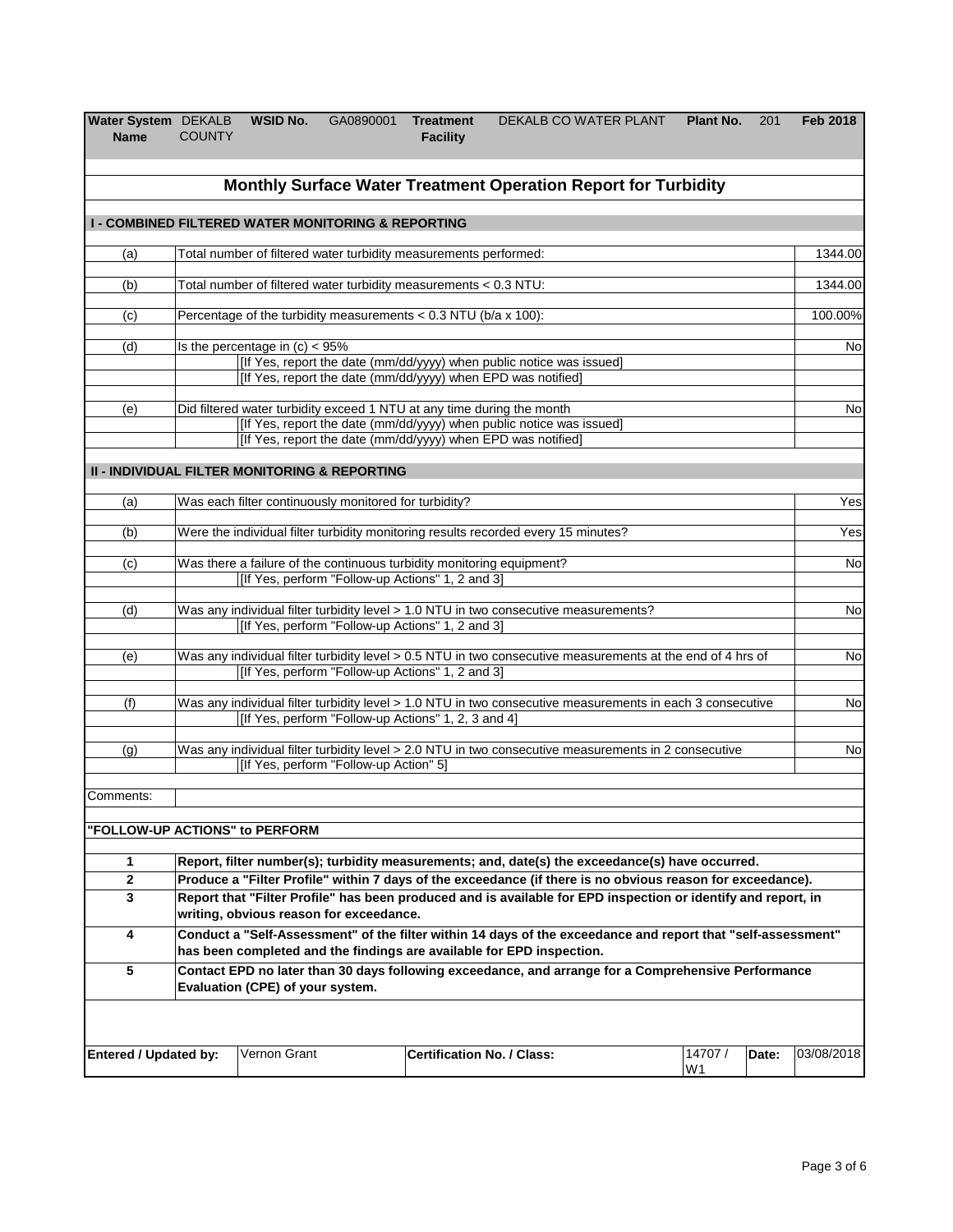| Water System DEKALB WSID No. |               | GA0890001 | <b>Treatment</b> | DEKALB CO WATER PLANT | Plant No. | 201 | Feb 2018 |
|------------------------------|---------------|-----------|------------------|-----------------------|-----------|-----|----------|
| <b>Name</b>                  | <b>COUNTY</b> |           | <b>Facility</b>  |                       |           |     |          |
|                              |               |           |                  |                       |           |     |          |

| Monthly Disinfectant and/or Oxidant Monitoring at the Entry Point and in the Distribution System |                                                                                                                                                                                       |                                                                                                                   |  |                                                                                                             |                           |       |             |  |  |  |  |  |  |
|--------------------------------------------------------------------------------------------------|---------------------------------------------------------------------------------------------------------------------------------------------------------------------------------------|-------------------------------------------------------------------------------------------------------------------|--|-------------------------------------------------------------------------------------------------------------|---------------------------|-------|-------------|--|--|--|--|--|--|
| (Reporting for Systems using Chlorine - Part 1)                                                  |                                                                                                                                                                                       |                                                                                                                   |  |                                                                                                             |                           |       |             |  |  |  |  |  |  |
|                                                                                                  |                                                                                                                                                                                       |                                                                                                                   |  | I - ENTRY POINT Monitoring and Reporting for Public Water Systems using CHLORINE                            |                           |       |             |  |  |  |  |  |  |
| (a)                                                                                              |                                                                                                                                                                                       | point to distribution system) ever fall below 0.2 mg/L?<br>[If Yes, did it last more than 4.0 consecutive hours?] |  | At any time during the month, did the residual disinfectant concentration of water leaving the plant (entry |                           |       | <b>No</b>   |  |  |  |  |  |  |
|                                                                                                  | [If Yes, report the date when public notice was given to customers]<br>[If Yes, report the date when public notice was given to EPD]                                                  |                                                                                                                   |  |                                                                                                             |                           |       |             |  |  |  |  |  |  |
| (b)                                                                                              | Were there any periods when the plant failed to meet the CT requirements for more than four (4.0)<br>consecutive hours?                                                               |                                                                                                                   |  |                                                                                                             |                           |       |             |  |  |  |  |  |  |
|                                                                                                  |                                                                                                                                                                                       |                                                                                                                   |  | III - DISTRIBUTION SYSTEM Monitoring and Reporting for Public Water Systems using CHLORINE                  |                           |       |             |  |  |  |  |  |  |
| (c)                                                                                              | Total number of residual disinfectant measurements performed in the distribution system (This must be<br>equal to or greater than the number of coliform samples required per month): |                                                                                                                   |  |                                                                                                             |                           |       | 246.00      |  |  |  |  |  |  |
| (d)                                                                                              |                                                                                                                                                                                       |                                                                                                                   |  | Maximum residual disinfectant level measured in the distribution system:                                    |                           |       | 1.76 mg/L   |  |  |  |  |  |  |
| (e)                                                                                              |                                                                                                                                                                                       |                                                                                                                   |  | Lowest or minimum residual disinfectant level measured in the distribution system:                          |                           |       | $0.10$ mg/L |  |  |  |  |  |  |
| (f)                                                                                              |                                                                                                                                                                                       |                                                                                                                   |  | Monthly arithmetic average of all the measurements performed in the distribution system:                    |                           |       | 1.25 mg/L   |  |  |  |  |  |  |
| (g)                                                                                              |                                                                                                                                                                                       |                                                                                                                   |  | Total number of samples measured without a detectable disinfectant residual:                                |                           |       | 0.00        |  |  |  |  |  |  |
| (h)                                                                                              |                                                                                                                                                                                       |                                                                                                                   |  | Percentage of samples without a detectable disinfectant residual (g/c x 100):                               |                           |       | 0.00%       |  |  |  |  |  |  |
| (i)                                                                                              |                                                                                                                                                                                       |                                                                                                                   |  | Were more than 5% of the residuals in the distribution system undetectable for two (2) months in a row?     |                           |       | <b>No</b>   |  |  |  |  |  |  |
| (i)                                                                                              |                                                                                                                                                                                       |                                                                                                                   |  | Was chlorination equipment out of service for more than five (5) working days?                              |                           |       | <b>No</b>   |  |  |  |  |  |  |
| Comments:                                                                                        |                                                                                                                                                                                       | HPC < 500 cfu/mL for lowest residual sample.                                                                      |  |                                                                                                             |                           |       |             |  |  |  |  |  |  |
| <b>Entered / Updated by:</b>                                                                     |                                                                                                                                                                                       | Vernon Grant                                                                                                      |  | <b>Certification No. / Class:</b>                                                                           | 14707 /<br>W <sub>1</sub> | Date: | 03/06/2018  |  |  |  |  |  |  |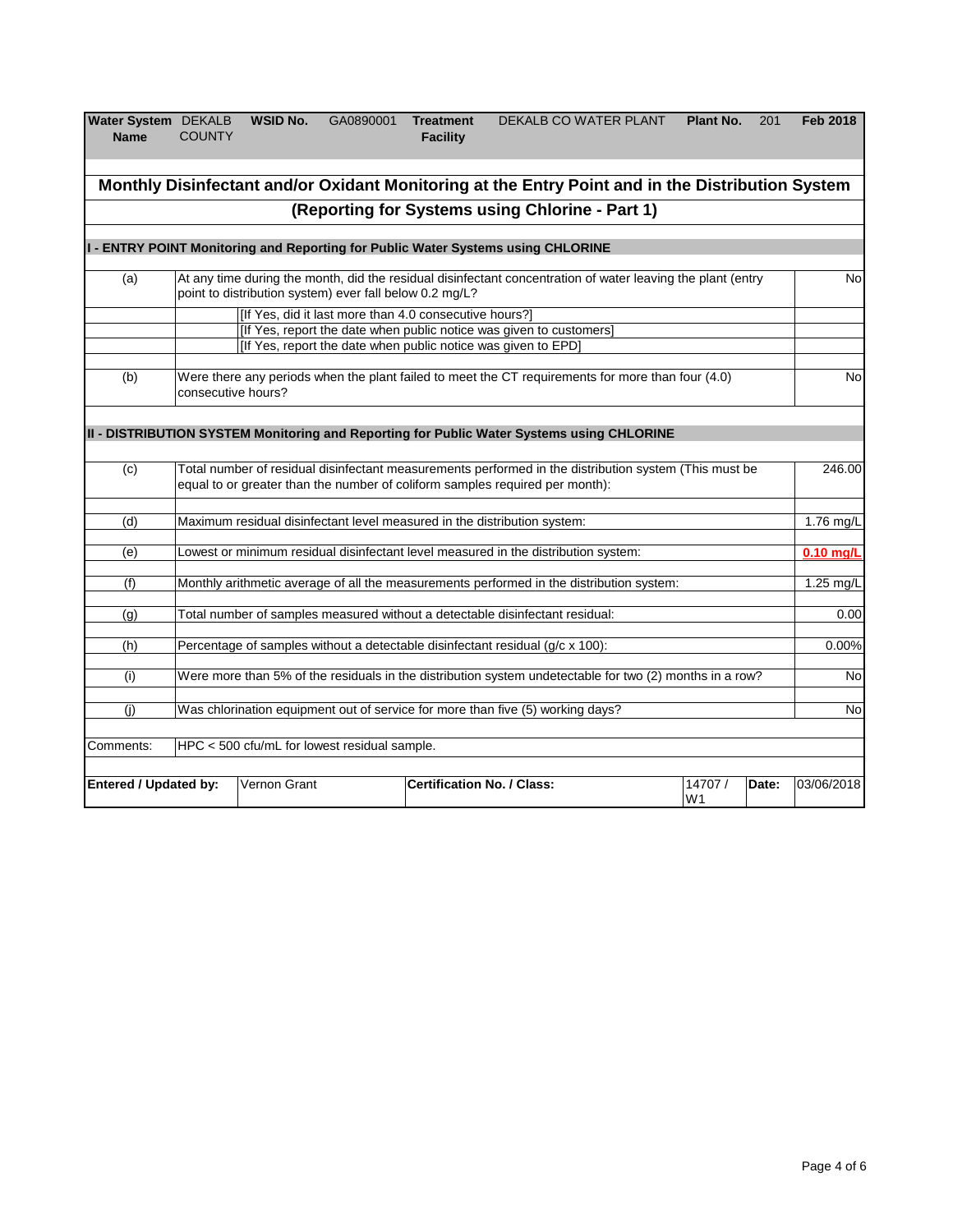| <b>Water System Name</b>                                                       |                                                                   | <b>DEKALB</b><br><b>COUNTY</b>                               | <b>WSID No.</b> | GA0890001                         | <b>Treatment Facility</b>                                                                                                                           | <b>DEKALB CO WATER PLANT</b> |                                                                                                                                                                     |             | 201<br>Plant No. | <b>Feb 2018</b> |  |  |
|--------------------------------------------------------------------------------|-------------------------------------------------------------------|--------------------------------------------------------------|-----------------|-----------------------------------|-----------------------------------------------------------------------------------------------------------------------------------------------------|------------------------------|---------------------------------------------------------------------------------------------------------------------------------------------------------------------|-------------|------------------|-----------------|--|--|
|                                                                                |                                                                   |                                                              |                 |                                   |                                                                                                                                                     |                              | Monthly Disinfectant and/or Oxidant Monitoring at the Entry Point                                                                                                   |             |                  |                 |  |  |
| (Additional Bromate Monitoring and Reporting for Systems using Ozone - Part 4) |                                                                   |                                                              |                 |                                   |                                                                                                                                                     |                              |                                                                                                                                                                     |             |                  |                 |  |  |
|                                                                                |                                                                   |                                                              |                 |                                   |                                                                                                                                                     |                              |                                                                                                                                                                     |             |                  |                 |  |  |
| (a)                                                                            | Did you collect a "bromate" sample at the entry point this month? |                                                              |                 |                                   |                                                                                                                                                     |                              |                                                                                                                                                                     |             |                  |                 |  |  |
|                                                                                |                                                                   |                                                              |                 |                                   |                                                                                                                                                     |                              |                                                                                                                                                                     |             |                  |                 |  |  |
| (b)                                                                            |                                                                   |                                                              |                 |                                   | List sampling date, laboratory certification number and result of "bromate" sample taken:                                                           |                              |                                                                                                                                                                     |             |                  |                 |  |  |
|                                                                                |                                                                   | <b>Laboratory Certification Number</b>                       |                 |                                   |                                                                                                                                                     |                              |                                                                                                                                                                     |             |                  | 929             |  |  |
|                                                                                |                                                                   | <b>Current Period</b>                                        |                 |                                   |                                                                                                                                                     |                              |                                                                                                                                                                     |             |                  |                 |  |  |
|                                                                                | Jan/16/2018                                                       | $0.0000$ mg/L                                                |                 |                                   |                                                                                                                                                     |                              |                                                                                                                                                                     |             |                  |                 |  |  |
|                                                                                | Feb/20/2018                                                       | 0.0000 mg/L                                                  |                 |                                   |                                                                                                                                                     |                              |                                                                                                                                                                     |             |                  |                 |  |  |
|                                                                                | Mar/_/2018                                                        | mg/L                                                         |                 |                                   |                                                                                                                                                     |                              |                                                                                                                                                                     |             |                  |                 |  |  |
|                                                                                |                                                                   |                                                              |                 |                                   |                                                                                                                                                     |                              |                                                                                                                                                                     |             |                  |                 |  |  |
|                                                                                |                                                                   | <b>1st Period</b>                                            |                 |                                   | 2nd Period                                                                                                                                          |                              | 3rd Period                                                                                                                                                          |             | 4th Period       |                 |  |  |
|                                                                                | Jan/18/2017                                                       | $0.0000$ mg/L                                                |                 | Apr/18/2017                       | 0.0000mg/L                                                                                                                                          | Jul/19/2017                  | $0.0000$ mg/L                                                                                                                                                       | Oct/17/2017 | 0.0000mg/L       |                 |  |  |
|                                                                                | Feb/15/2017                                                       | 0.0000mg/L                                                   |                 | May/17/2017                       | 0.0000mg/L                                                                                                                                          | Aug/16/2017                  | 0.0000mg/L                                                                                                                                                          | Nov/20/2017 | 0.0000mg/L       |                 |  |  |
|                                                                                | Mar/15/2017                                                       | 0.0000mg/L                                                   |                 | Jun/14/2017                       | 0.0000mg/L                                                                                                                                          | Sep/20/2017                  | 0.0000mg/L                                                                                                                                                          | Dec/18/2017 | 0.0000mg/L       |                 |  |  |
|                                                                                |                                                                   |                                                              |                 |                                   |                                                                                                                                                     | Average                      | mg/L                                                                                                                                                                |             |                  |                 |  |  |
|                                                                                | Average                                                           | mq/L                                                         |                 | Average                           | mg/L<br>[NOTE: If average of samples collected in any consecutive 4-Quarter period exceeds the MCL of 0.010 mg/L, Public Notification is required.] | Average                      | mg/L                                                                                                                                                                |             |                  |                 |  |  |
|                                                                                |                                                                   |                                                              |                 |                                   |                                                                                                                                                     |                              |                                                                                                                                                                     |             |                  |                 |  |  |
| (c)                                                                            |                                                                   | Is the average of consecutive 4 quarter period > 0.010 mg/L? |                 |                                   |                                                                                                                                                     |                              |                                                                                                                                                                     |             |                  | No              |  |  |
|                                                                                |                                                                   |                                                              |                 |                                   |                                                                                                                                                     |                              | If Yes, send copies of the Public Notification (PN) and PN Certification Form and explain the corrective measures taken to prevent reoccurence of the violation(s). |             |                  |                 |  |  |
|                                                                                |                                                                   |                                                              |                 |                                   |                                                                                                                                                     |                              |                                                                                                                                                                     |             |                  |                 |  |  |
|                                                                                |                                                                   |                                                              |                 |                                   |                                                                                                                                                     |                              |                                                                                                                                                                     |             |                  |                 |  |  |
| Comments:                                                                      |                                                                   |                                                              |                 |                                   |                                                                                                                                                     |                              |                                                                                                                                                                     |             |                  |                 |  |  |
|                                                                                |                                                                   |                                                              |                 |                                   |                                                                                                                                                     |                              |                                                                                                                                                                     |             |                  |                 |  |  |
|                                                                                |                                                                   |                                                              |                 |                                   |                                                                                                                                                     |                              |                                                                                                                                                                     |             |                  |                 |  |  |
| Entered / Updated by:                                                          |                                                                   | Vernon Grant                                                 |                 | <b>Certification No. / Class:</b> |                                                                                                                                                     | 14707 / W1                   |                                                                                                                                                                     | Date:       | 03/08/2018       |                 |  |  |